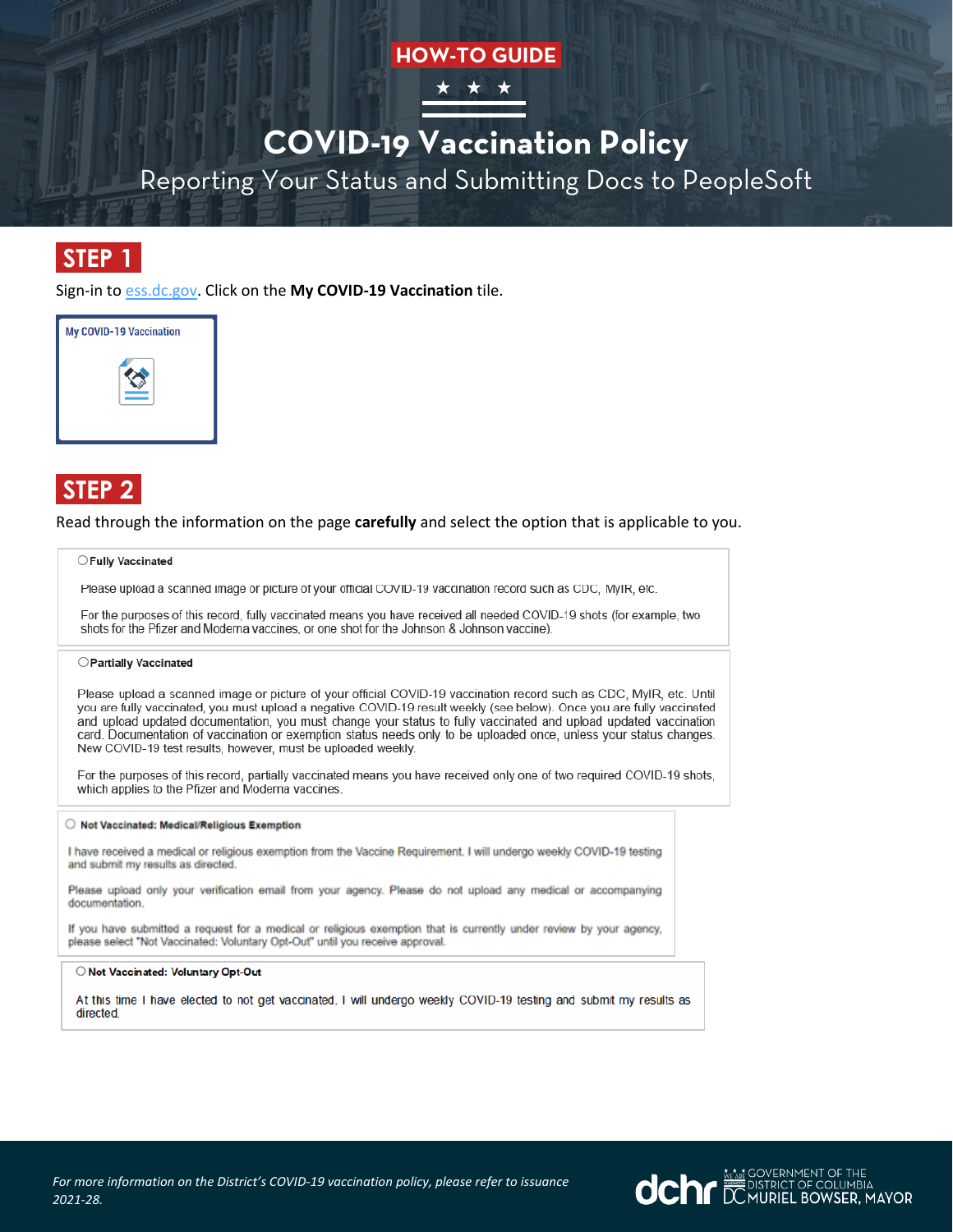### **HOW-TO GUIDE**



# **COVID-19 Vaccination Policy**

Reporting Your Status and Submitting Docs to PeopleSoft

## **STEP 3**

If you selected the **Fully Vaccinated** or **Partially Vaccinated** option, you must fill out the date of your last COVID-19 vaccine shot and submit proof of vaccination by clicking the "Add Attachment" link.

| Date of last shot<br>m                                                                                                                                                                                              | <b>Add Attachment</b> |  |  |  |
|---------------------------------------------------------------------------------------------------------------------------------------------------------------------------------------------------------------------|-----------------------|--|--|--|
| Please upload a scanned image or picture of your official COVID-19 vaccination record such as CDC, MyIR, etc.                                                                                                       |                       |  |  |  |
| For the purposes of this record, fully vaccinated means you have received all needed COVID-19 shots (for example, two<br>shots for the Pfizer and Moderna vaccines, or one shot for the Johnson & Johnson vaccine). |                       |  |  |  |

Select the file you want to upload by clicking **Choose File**, then click **Upload**.

| <b>File Attachment</b>     |  |
|----------------------------|--|
|                            |  |
| Choose File No file chosen |  |
|                            |  |
|                            |  |

You will receive a confirmation message if your upload succeeded.

If you selected **Not Vaccinated: Medical/Religious Exemption**, you must submit a copy of your agency's approval of your accommodation by clicking the "Add Attachment" link. Your agency approval **should not contain any information about the nature of your accommodation**, only that you have been approved for one.

## **STEP 4**

If you selected **Not Vaccinated: Voluntary Opt-Out**, you must fill in the following fields on a weekly basis:

| 噩 |                |                  |                          | $\vert$ $\vert$ 1-1 of 1 $\vert$ $\vert$ |
|---|----------------|------------------|--------------------------|------------------------------------------|
|   | Date Submitted | <b>Test Date</b> | <b>Test Results Date</b> | <b>Add Attachment</b>                    |
|   | 08/24/2021     | 蘦                | 繭                        | <b>Add Attachment</b>                    |

In the **Test Date** field, enter the date you took your COVID-19 test. In the **Test Results Date**, enter the date you received your results.

Click the **Add Attachment** link and submit a picture or scan of your negative COVID-19 test result. **If you tested positive for COVID-19, do not submit your positive test result**. Instead, contact your manager to report your result.

Remember that the voluntary weekly testing option is not available for new employees hired through vacancies posted on or after August 14, 2021.